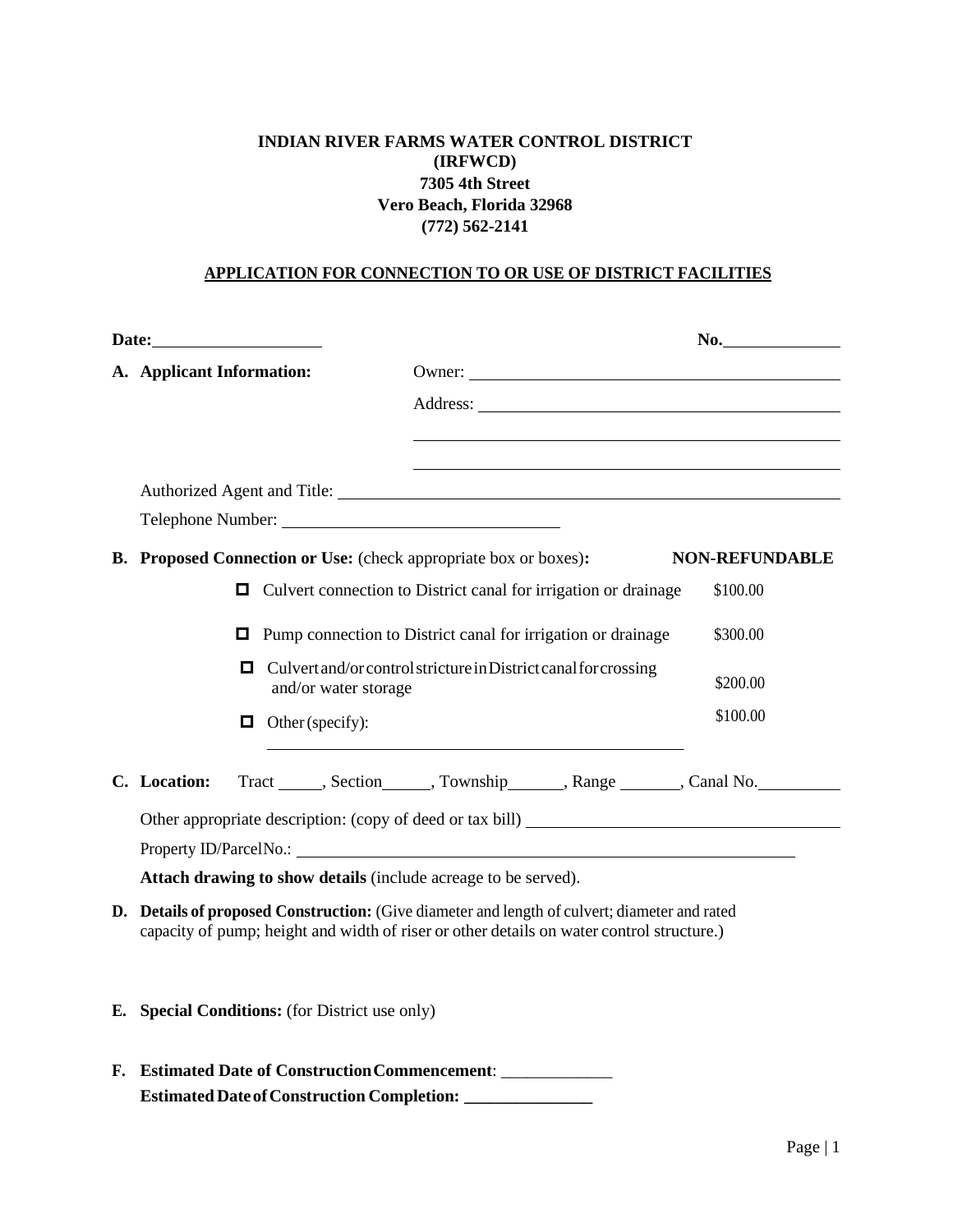#### **G. As the Applicant for permit,I do understand and agree that:**

- 1. The use of, or construction within, the right-of-way of the Indian River Farms Water Control District will be in accordance with the details of the approved sketch and/or permit conditions shown hereon, supporting this application; and if any changes are required, same will be approved by the District.
- 2. If a permit is granted, successive owners and holders of title to property as described herein shall be on notice of Permittee's obligations to the Water Control District to protect and preserve the property described herein and the uses allowed by the Water Control District to its property in or abutting areas and property as described within.
- 3. I accept full responsibility for any erosion to, or shoaling in, the District's canal or levee due to my work and I shall remove or repair same promptly and at no expense to the District; and 1 will prevent the discharge of any hyacinths or other aquatic growth into the District's canal through my connection. For pipe material requirements for culverting sub lateral canals under public roadway and private driveways see "Permit Criteria" in IRFWCD website. (IRFWCD.COM)
- 4. I will neither plant trees nor shrubs or erect any structure that will impede or limit the existing access of District equipment or vehicles without securing proper authorization.
- 5. It is further understood and agreed that any other requirements of the District are binding Upon me, the Applicant, and I do hereby indicate acceptance of notice thereof.
- 6. It is further understood and agreed that the lands to be benefited by this request are, or may be, subject to flooding during periods of high water due to heavy rains or other acts of God, and that the permit will be accepted subject to this possibility which is recognized by applicant not to be within control of the District.

|                                               | Date                                               |
|-----------------------------------------------|----------------------------------------------------|
| Applicant & Permittee                         |                                                    |
|                                               | (For District Use Only)                            |
| Application approved by:                      |                                                    |
|                                               | for the Indian River Farms Water Control District  |
| Application approved by:                      |                                                    |
|                                               | for Carter Associates, Inc., Engineer for District |
| Date of approval:                             |                                                    |
| Expiration Date of this approved application: |                                                    |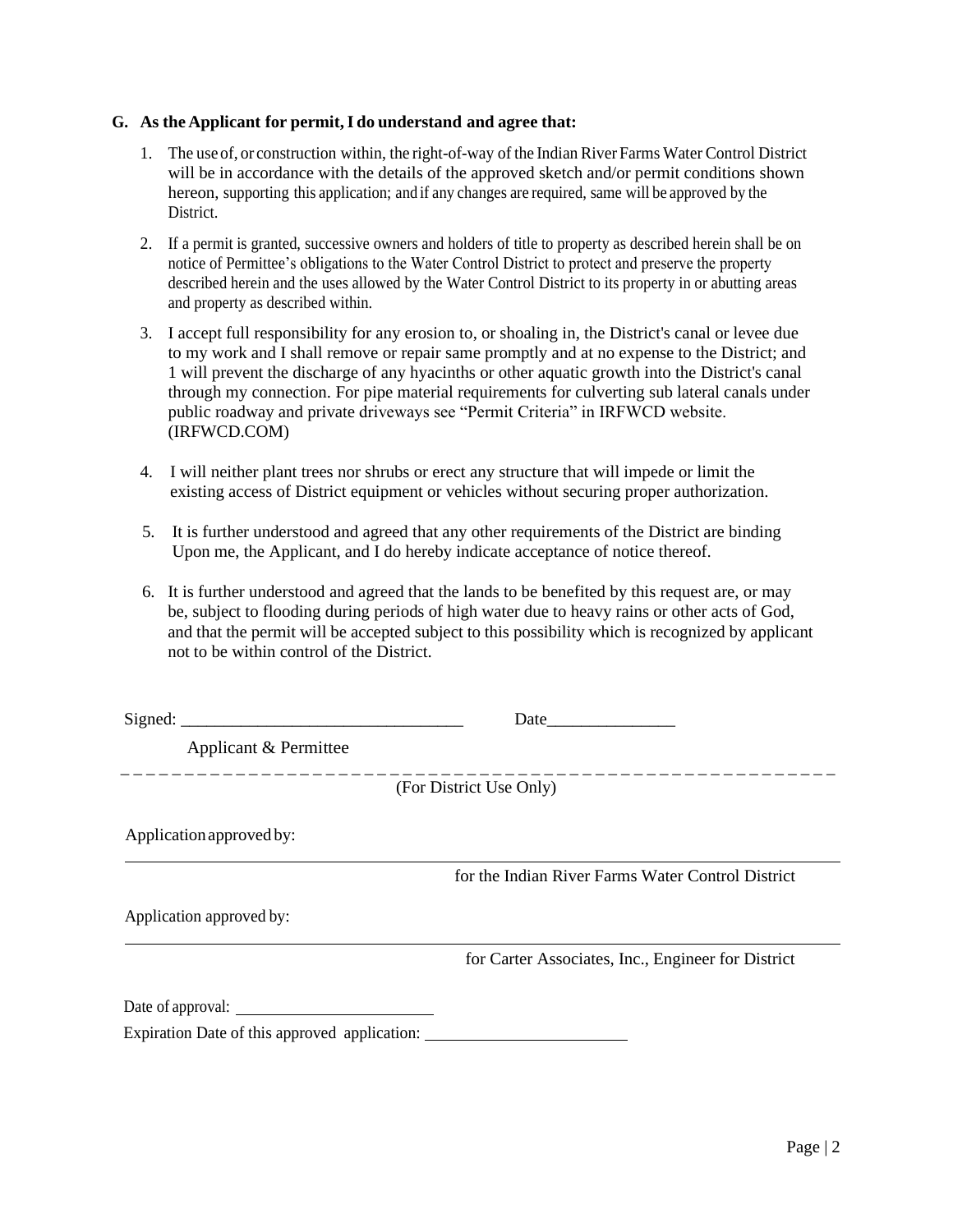# PERMISSION, WHEN GRANTED, WILL BE SUBJECT TO THE STANDARD PROVISOS SET FORTH HEREAFTER.

### **STANDARD PROVISOS**

Initial:

- 1. Permittee assumes full responsibility for any construction. operation or maintenance of or in District property or right-of-way subject to this Permit and shall save and hold harmless District from any expense, loss, damage or claim in regard thereto, and the District will not assume and shall have no liability in connection therewith.
- 2. This Permit is subject always to the paramount right of the District to keep and maintain its drainage district functions and operations and is subject to revocation and cancellation upon thirty days' notice from District to Permittee.
- 3. (a) If Applicant's property is managed by a homeowners' association, or any other entity, an unexpected and unbudgeted amount for the removal and replacement of a failed pipe is highly possible and the managing entity must join in the signing of this Application and be subject jointly with the Applicant and will provide a signed copy of a resolution authorizing an individual to act for the entity if need arises, which resolution shall be delivered with the signed copy of this application form so that in an emergency of a failure can be dealt with immediately, Such resolution must be in the hand of the Water Control District before work on removal or replacement of a failed pipe.

(b) In no event shall the District be liable for any damages done or caused by the District to the Public, to Permittee or any other person using the right-of-way or property subject to this Permit, and Permittee shall save the District, its officers, agents, supervisors and emp1oyees harmless from any costs, charge or expense of claim or demand of any person or entity against the District arising from or pertaining to any use made of the property or right-of-way subject to this permit. Permittee shall, upon submission of this application, provide to District evidence, satisfactory to District, of liability insurance coverage, in amounts and with companies as may be required by District, protecting the interests of District and naming District as an additional insured.

(c) Because pipe or culvert failures may occur unexpectedly, but require immediate removal or replacement or both, Permittee agrees that the District may estimate the work to be done which shall be an amount to be paid to District in advance to be held and used for payment of costs for work on an emergency basis.

(d) All replacements of pipe or culvert, regardless of how the structure has failed, shall be replaced only with the type of pipe, and of the dimension and size determined by the District and its engineer.

- 4. The District may, on thirty days' written notice to Permittee, require removal or alteration of any installation or construction on District right-of-way.
- 5. Any construction on District right-of-way or property and clean-up of same shall be completed promptly by Permittee and in a workmanlike manner with minimum disturbance to existing berm, channel slopes and grade together with proper restoration and planting of any disturbed areas to prevent erosion, all within ten days after completion of construction or installation.